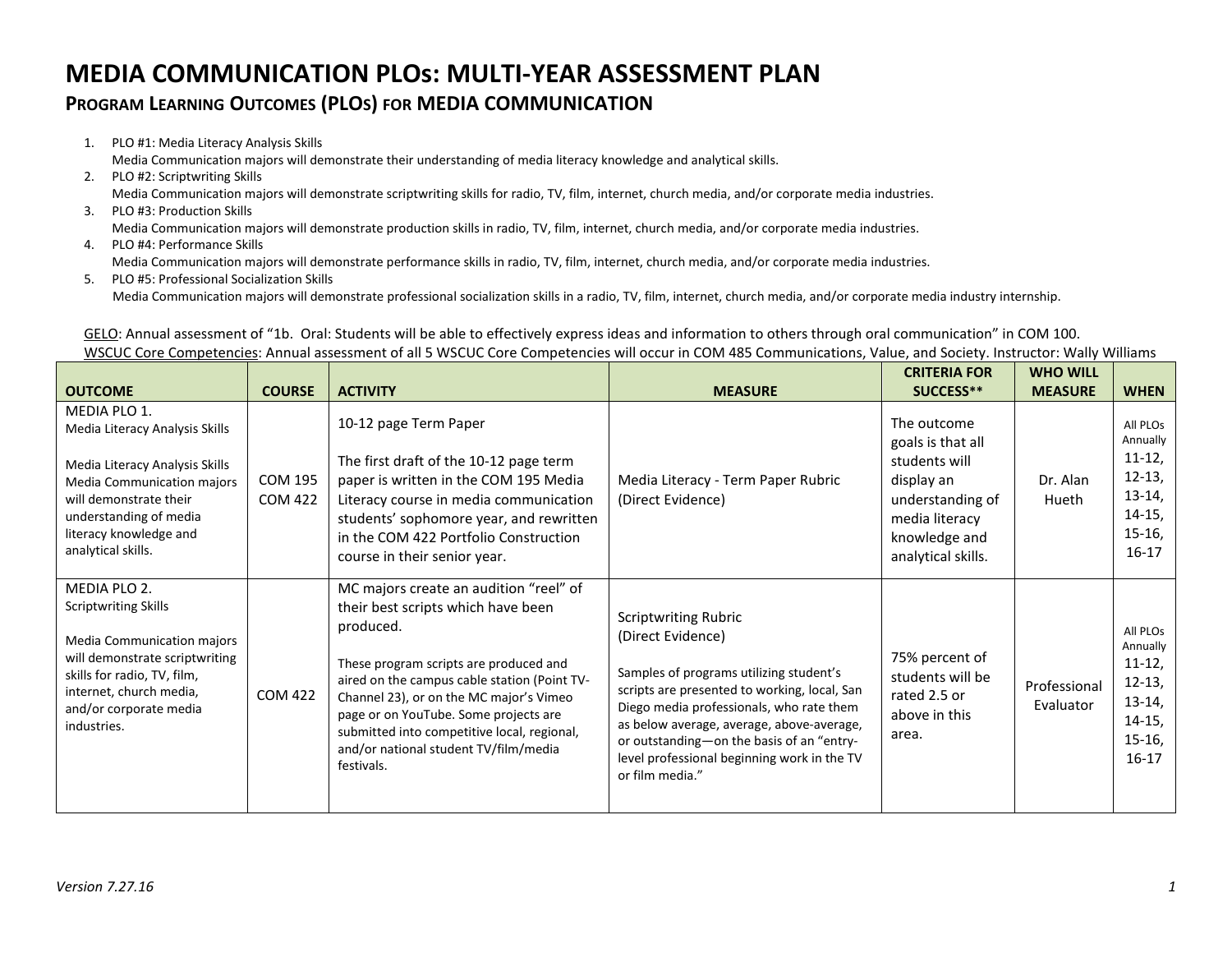|                                                                                                                                                                                                                |                |                                                                                                                                                                                                                                                                                                                                                                                                                                                                                                                                                                                                                                    |                                                                                                                                                                                                                                                                                                                                           | <b>CRITERIA FOR</b>                                                                                                | <b>WHO WILL</b>           |                                                                                               |
|----------------------------------------------------------------------------------------------------------------------------------------------------------------------------------------------------------------|----------------|------------------------------------------------------------------------------------------------------------------------------------------------------------------------------------------------------------------------------------------------------------------------------------------------------------------------------------------------------------------------------------------------------------------------------------------------------------------------------------------------------------------------------------------------------------------------------------------------------------------------------------|-------------------------------------------------------------------------------------------------------------------------------------------------------------------------------------------------------------------------------------------------------------------------------------------------------------------------------------------|--------------------------------------------------------------------------------------------------------------------|---------------------------|-----------------------------------------------------------------------------------------------|
| <b>OUTCOME</b>                                                                                                                                                                                                 | <b>COURSE</b>  | <b>ACTIVITY</b>                                                                                                                                                                                                                                                                                                                                                                                                                                                                                                                                                                                                                    | <b>MEASURE</b>                                                                                                                                                                                                                                                                                                                            | SUCCESS**                                                                                                          | <b>MEASURE</b>            | <b>WHEN</b>                                                                                   |
| MEDIA PLO 3.<br><b>Production Skills</b><br><b>Media Communication majors</b><br>will demonstrate production<br>skills in radio, TV, film,<br>internet, church media,<br>and/or corporate media<br>industries. | <b>COM 425</b> | MC majors create an audition reel which<br>includes complete programs-examples of<br>their best film and television work in<br>which they had a substantial role in<br>production.<br>A substantial role in production includes<br>directing, camera, director of photography<br>(DP which includes camera and lighting),<br>lighting, sound, graphics, set design, and/or<br>editing. These projects air on the campus<br>cable station (Point TV-Channel 23) or on the<br>Point TV Vimeo channel. Some projects are<br>occasionally submitted to competitive local,<br>regional, or national student TV/film/media<br>festivals. | TV/Film Production Rubric<br>(Direct Evidence)<br>These samples of student's production work<br>are presented to working, local, San Diego<br>media professionals, who rate them as<br>below average, average, above-average, or<br>outstanding- on the basis of an entry-level<br>professional beginning work in the different<br>media. | 75% percent of<br>students will be<br>rated 2.5 or<br>above in the<br>area(s) they<br>consider their<br>expertise. | Professional<br>Evaluator | All PLOS<br>Annually<br>$11-12$<br>$12-13,$<br>$13-14,$<br>$14-15,$<br>$15-16$ ,<br>$16-17$   |
| MEDIA PLO 4.<br><b>Performance Skills</b><br>Media Communication majors<br>will demonstrate performance<br>skills in radio, TV, film,<br>internet, church media,<br>and/or corporate media<br>industries.      | <b>COM 422</b> | MC majors create an audition reel which<br>includes complete programs-examples of<br>their best film and television<br>performance work -as an actor, show<br>host, or news reporter/anchor. This also<br>includes serving as on-camera or voice-<br>over talent as a narrator or actor.<br>These projects air on the campus cable<br>station (Point TV Channel 23) or on the Point<br>TV Vimeo channel. Some are occasionally<br>submitted to competitive local, regional, or<br>national student TV/film/media festivals.                                                                                                        | TV/Film Performance Rubric<br>(Direct Evidence)<br>Samples of student's performance work<br>are presented to working, local, San Diego<br>media professionals, who rate them as<br>below average, average, above-average,<br>or outstanding- on the basis of an entry-<br>level professional beginning work in the<br>different media.    | 75% percent of<br>students will be<br>rated 2.5 or<br>above in this<br>area.                                       | Professional<br>Evaluator | All PLOS<br>Annually<br>$11 - 12$<br>$12 - 13$<br>$13-14,$<br>$14-15,$<br>$15-16,$<br>$16-17$ |